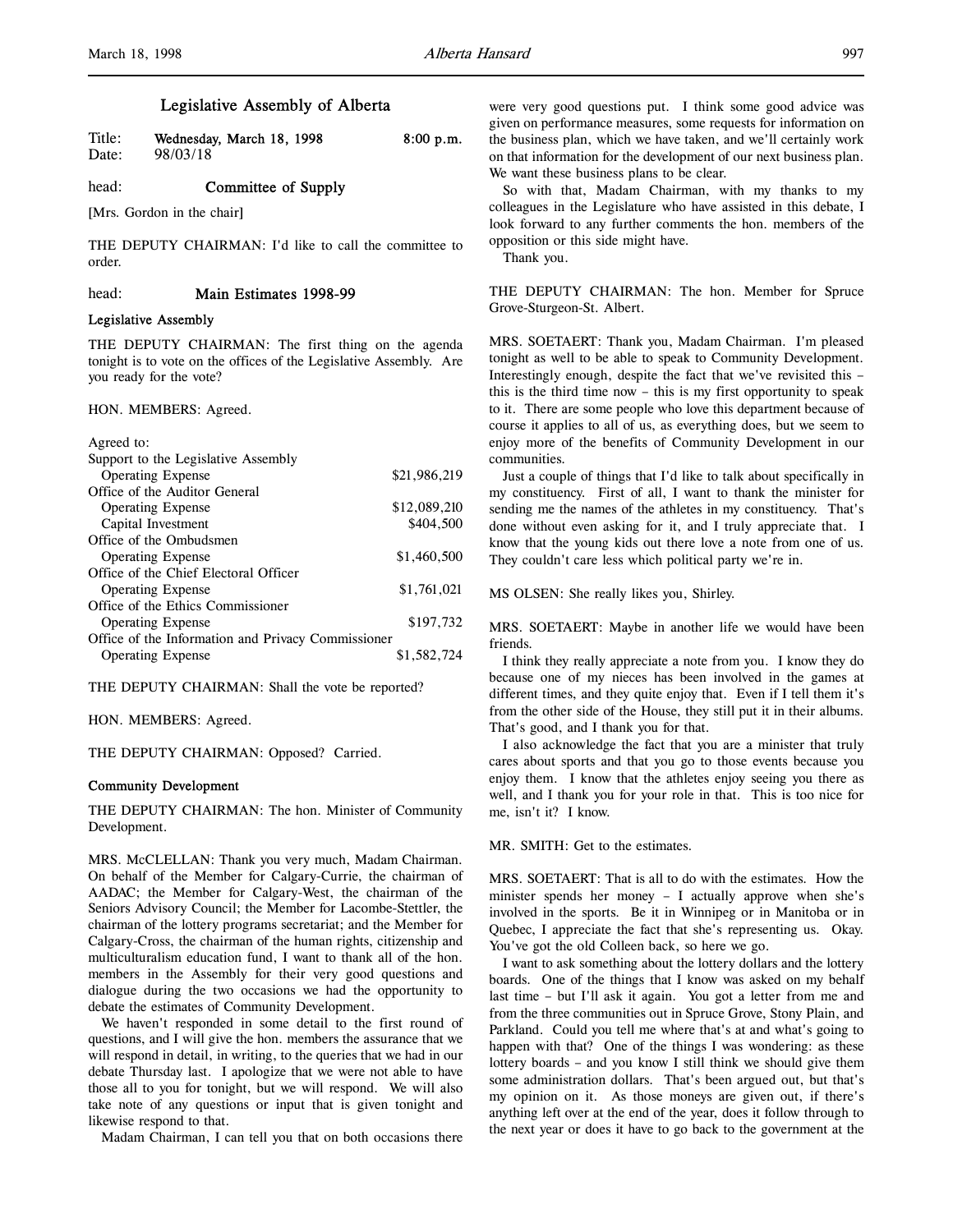end of the fiscal year? I realize she can't reply to that, but I know I'll get that answer. Could, then, a community build up, wait for bigger projects, or is that still going to be the CFEP dollars? Is the CFEP program, then, still alive, totally separate from lottery boards? What would be the average cheque that a lottery board would cut for a group? What are you looking at? Would you mind giving me that range of what kind of dollars they're going to distribute in different pockets?

MRS. McCLELLAN: The community will decide.

MRS. SOETAERT: Okay. The CFEP grants that are given out. I've seen the . . .

### AN HON. MEMBER: Light.

MRS. SOETAERT: I've seen the light. That's why I'm a Liberal.

I've seen the results of the good works the CFEP dollars have done. My question is: would the minister consider that when a CFEP cheque is cut out to my constituency – it's not your department.

MRS. McCLELLAN: But you can ask.

MRS. SOETAERT: I'll ask you and you'll relay it.

Could I present the cheque in my neck of the woods instead of whoever's twinned with me at the time? It's usually the poor Minister of Public Works, Supply and Services.

MR. SMITH: We don't hand out cheques.

MRS. SOETAERT: Yes, you do. I think that would be a very nice nonpartisan gesture. I'm usually there anyway, and I'd be glad to do that for you.

Now, I want to speak for a few minutes. Women's issues is within your department, is it not? What's your department's role within this task force that is going on looking at maintenance enforcement and access? Could I ask where that's at? And when will that be reported back? I think you and I both know that that's a real heartache in this province. We've had tons of headaches within our constituencies with the maintenance enforcement department, trying to get some help for people. I guess I'm asking where that process is at. I used to be the critic for that, and it's like your name is in red lights if they know you're in women's issues. You get all the maintenance enforcement calls from across the province. I really sympathize with those people going through that. So I guess I'd appreciate – tell me where that's at and when we're actually going to do something, some legislation on it that can help.

## 8:10

I hope that one of the suggestions that comes out of that – and if it doesn't, I'll give it to the minister now. One of the things that I think could work if we worked with the feds is if they took the maintenance payments right out of people's cheques, just like they do – what's it called? You know, your income tax, the whole bit. It came right off your cheque for maintenance. [interjection] For maintenance? They garnishee the wages.

MRS. McCLELLAN: And refunds.

MRS. SOETAERT: Yeah, but what if we didn't even have to do

the whole garnishee of wages thing? It was just set. It came off so that there's never a contact about money between two people who are apart. Then maybe the only issue they'd have to deal with is the children instead of this money, because it's a heartache and a headache and a hassle. So if it was just an automatic when the judgment was made that it went into the big internal revenue that's in Ottawa somewhere and automatically came off the cheques, and rate it on a scale of number of children and income, instead of going back and forth to court. Like, that is such a headache. I don't know. I just think there's got to be an easier way to do it. I'd be willing to help on any of those committees.

What else did I have to say? I don't know if you've been to the multicultural centre in Stony Plain. That's not in my constituency exactly, but it's a wonderful place. Next time you're there, call me and we'll have a piece of pie together, because it's the best pie in Alberta. I just appreciate the fact that those things are supported by this ministry, and the people who work for them are just excellent people in the community, and I appreciate that.

The other portfolio that I know you have is seniors. I know you're very sincere about the direction of care for seniors, but with an aging population, how does your ministry work with the Department of Health? For example, the other day I was talking about auxiliary hospitals and nursing homes. Do you have anything to do with that or just in an advisory role? I'm hoping that will change with that task force. I see that as a real stumbling block for a lot of the nursing homes. I saw you nodding the other day, so I'd appreciate knowing your involvement in that, and maybe I'd feel a level of comfort here if you had some involvement with that.

The seniors' benefit. We have these in our constituency offices, and I appreciate that. To be very honest with you, certainly my constituency worker knows more about the programs than I do. I do have a concern, and I don't know if the ministry has looked at it in a long range plan, but seniors who are on a fixed income – maybe there are lots who still have incomes from different things, but I would say that the majority are on very fixed incomes – are facing rising utility costs, rising phone costs. One senior said to me: I don't know how much money I have because I don't know how long I'm going to live. I think that's a sad statement about the insecurity that seniors feel. Is there a long-range plan? Our population is getting older. How are we accommodating that? I'm glad to see – well, no, I'm not glad to see that task force review on seniors' accommodation, because I think it's a waste of time. I think we should just act.

I appreciate the opportunity to speak to these. Many of my questions have been asked prior to tonight, but I do appreciate the opportunity to ask these questions. I will let other members ask their questions, if they so desire.

Thank you, Madam Chairman.

THE DEPUTY CHAIRMAN: The hon. Member for Edmonton-Gold Bar.

MR. MacDONALD: Thank you, Madam Chairman. It's a pleasure to once again get to ask the Minister of Community Development a few questions regarding her department. I, too, first would like to thank her for her letters to some of the younger members of the Edmonton-Gold Bar constituency on how well they did in the Winter Games at Red Deer. I really appreciate the list that she provided for me. I would again like to express my gratitude on behalf of the constituents of Edmonton-Gold Bar.

Now, on the Community Development programs I have some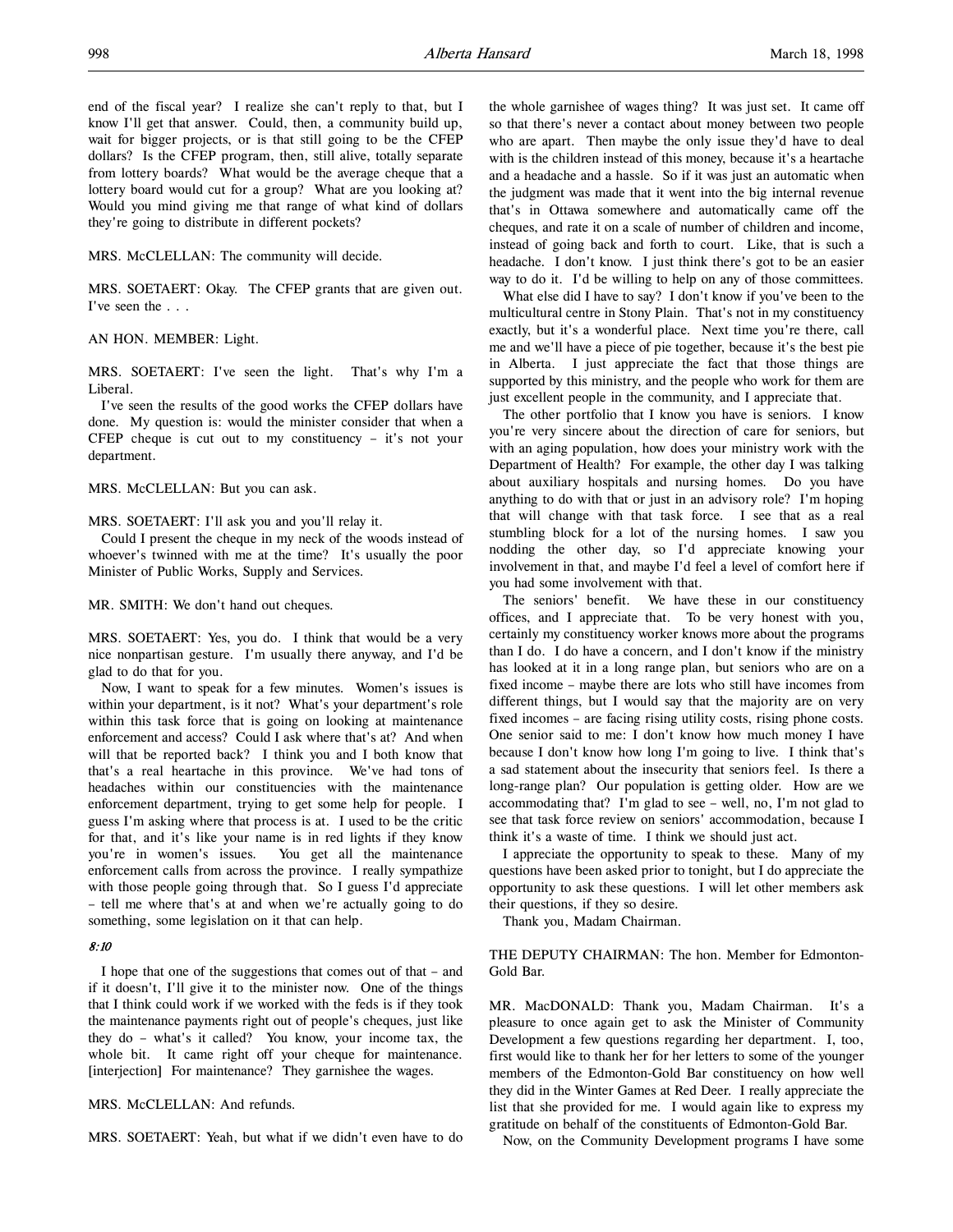specific questions for the minister regarding ministry support services. As the hon. Member for Lethbridge-East is always talking about, there is less money to be spent in the department of agriculture, yet the administrative costs are going up. I see here in line 1.0.3 on page 71 where for the same finance and administration the costs are going up in your department as well. If you could outline the reasons for the cost increase, I would be very grateful.

In program 2, community and citizenship services, on page 72 of the government and lottery fund estimates, line 2.1.4, the element for human rights and citizenship, it looks like there's going to be \$500,000 less spent there than there was last year, Madam Chairman. After what we went through here last week in our regard for human rights in this province and the reflection of that in Bill 26, I am curious as to why human rights in this particular context would have less money spent on it. If the minister could also in due course, either by letter or later on this evening, explain to me, please, why there's that reduction, I would also be grateful.

I see below that sport and recreation, which is important. We were talking about that earlier, about the young people from different zones getting to compete against each other. There is a substantial increase in that budget and in volunteer services, and if she could explain the volunteer services program not only to me but to other members of the House, Madam Chairman, I would also be very grateful.

I see the library operating grants. I know the library in the public school that my children attend is always in need of books and other materials; there's never enough. Some of the books in this particular school go back to when I was a child. I read the same books.

MS OLSEN: That wasn't very long ago.

MR. MacDONALD: That was longer than you would think, Madam Chairman.

The \$2 million here: is this going into the purchase of books? Is it going into the operation of libraries, the maintenance or the construction of libraries? And which libraries is this money being spent on? If she could explain that to us, I would also be grateful.

Now, in program 4 on page 74, services to seniors, I see element 4.2.3, special needs assistance grants. It looks like \$3 million less between last year and this year. Could she tell us what exactly is in that program and why there is less money being spent this year. That's quite a substantial reduction.

On the seniors' programs we all know – I think I should give the House a little background on what happened in the last five years. The minister I'm sure is fully aware, but the last five years have been particularly unkind to certain sectors of the senior population. As I go on here, I will explain myself a little further. In the last four years the Alberta government announced the end of age-based universal benefits available only to seniors. The programs that had benefited all seniors regardless of income were eliminated, including property tax reductions and the waiver of health care premiums. Universal programs such as medicare that benefited seniors and nonseniors alike were retained. Seniors in Alberta would henceforth be treated like all other Albertans. Less financially well-off seniors would qualify, of course, for the seniors' benefit.

## 8:20

We must note, Madam Chairman, that income testing coupled

with age, not age alone, defines entitlement. With this government there's a clear movement away from universal entitlement towards entitlement-based need. In other words, those who are able to pay their own way will be required to do so; those who cannot pay will receive assistance.

This government might well expect that future seniors will be increasingly independent. With more and more seniors qualifying for the Canada pension and further – and this is the most important part – with more women working in the labour force and earning private pensions, in the future there will be more double-pensioner retired families. The one group that has been left aside in all this restructuring – and we need to talk about this – is the women who are now retired, their husbands have passed on, and with the passing on of their husbands their pension or their income has been reduced because when they were younger and eligible to be in the workforce, they were stay-at-home moms. Raising the next generation is perhaps the most important job in society. They stayed at home. They're not eligible for CPP. They're living on very, very modest incomes, and this is the group that has fallen behind. Hopefully they're not going to be forgotten by the Minister of Community Development or other members of her government. I certainly hope that these people are not forgotten.

 Alberta seniors have faced net cuts of over \$100 million in their provincial programs and benefits since this government was elected, promising to protect the people who built this province. Total spending on seniors has dropped from about \$1.1 billion in 1992-93 to about \$1 billion for 1996-97. Over this same period the population has aged, but not at the dramatic rates that many people think. Alberta has a very, very slow rate of aging in its population. By 2017 the population age of Albertans over 65 will equal that which exists now in Manitoba, Saskatchewan, and British Columbia, and those provinces are managing very well, thank you very much, with that percentage of seniors retired. That, I believe, is 14 percent of the total population. In Alberta right now, Madam Chairman, I believe it is a little better than 9 percent. It could be closing in on 10 percent of the total population that is over 65. That is an inaccurate fact that is used by many people: that there's an aging population in this province and therefore we have a crisis. It's the furthest thing from the truth.

There were about 240,000 senior citizens in 1992. Today there are about 290,000. [Mr. MacDonald's speaking time expired] Oh. I will have to come back later and finish my remarks.

THE DEPUTY CHAIRMAN: Yes, hon. member. The 20-minute time allocation is up.

| Agreed to:               |               |
|--------------------------|---------------|
| <b>Operating Expense</b> | \$307,651,000 |
| Capital Investment       | \$110,000     |

THE DEPUTY CHAIRMAN: Shall the vote be reported?

HON. MEMBERS: Agreed.

THE DEPUTY CHAIRMAN: Opposed? Carried. We will now move on to the next department.

#### Intergovernmental and Aboriginal Affairs

THE DEPUTY CHAIRMAN: Hon. minister.

MR. HANCOCK: Thank you, Madam Chairman. This afternoon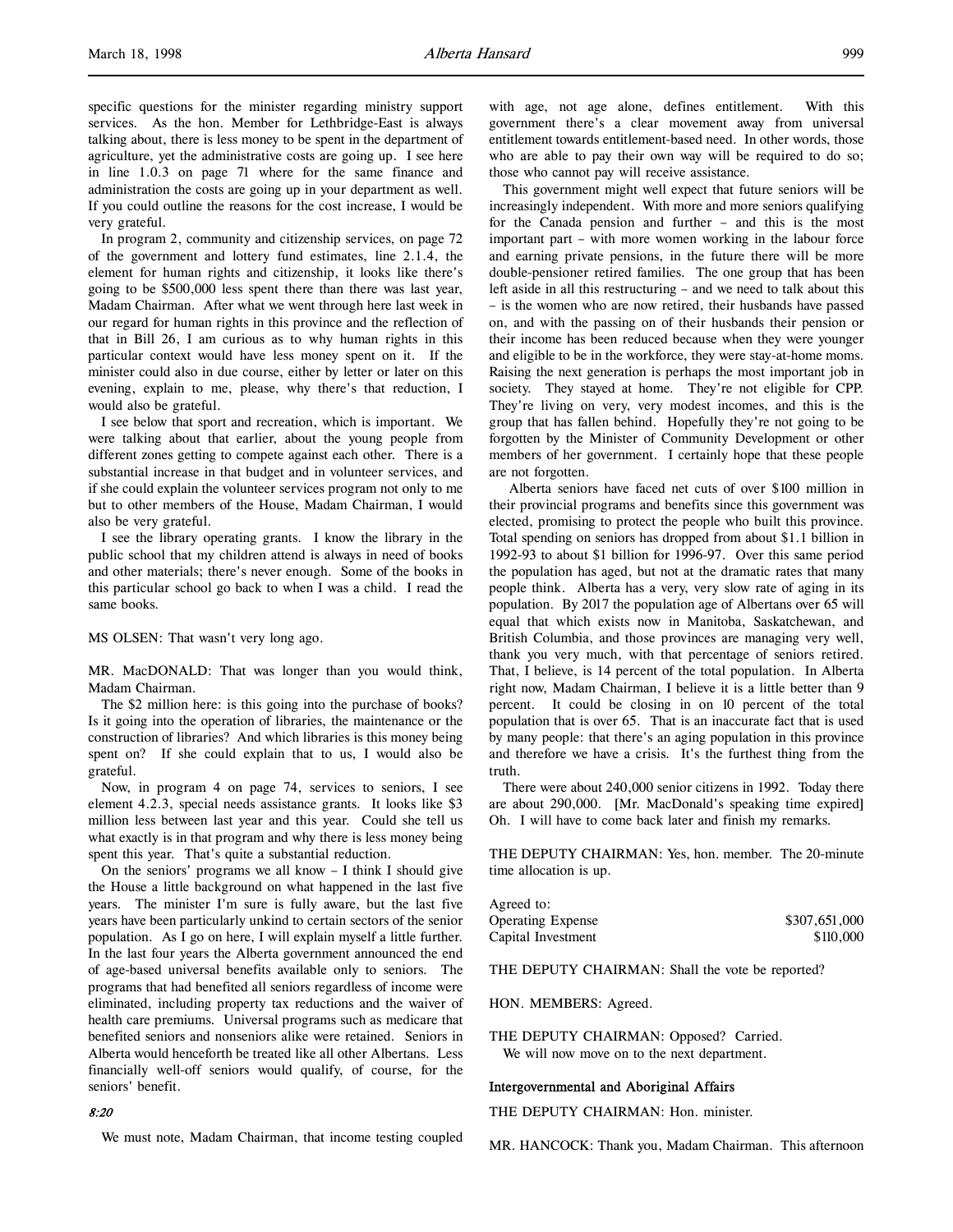I tabled the responses to questions asked in subcommittee earlier, so tonight I'd like to just address a few remarks with respect to the role of the department.

As Minister of IAA, my vision of the province is a strong Alberta open to the world in a prosperous, united Canada where the rights and aspirations of all Albertans are respected. Our department plays a key role in helping make that vision a reality. We promote a restructured united federal system that better serves Alberta's needs. Through our responsibility for trade policy we are achieving a more open domestic and world trading system. Through our international activities we are strengthening Alberta's intergovernmental relations with our key trading partners. We act as the province's representative in Indian land claim settlement processes, ensuring settlements that are fair and equitable to all parties. We encourage and support aboriginal communities and organizations in achieving self-reliance.

During subcommittee there was a question about the need for a stand-alone Department of Intergovernmental and Aboriginal Affairs when, for example, in Ontario and British Columbia these functions are managed through their Premiers' offices. Well, in fact, Madam Chairman, British Columbia has a minister responsible for intergovernmental relations and a secretariat that is now within the department of advanced education and has its own minister responsible for aboriginal affairs. In British Columbia the combined spending in '97-98 for intergovernmental relations and for aboriginal affairs was \$27.85 million, with a total staff of 169 people. These numbers do not include the responsibilities for trade policy, protocol, or translation.

In Ontario there is a Ministry of Intergovernmental Affairs and a native affairs secretariat, each with its own minister. International affairs and protocol are part of a separate department. Ontario's combined spending for intergovernmental affairs, aboriginal affairs, and international relations and protocol was \$27.3 million for '97-98, with a total staff of 106.

Saskatchewan also provides an interesting comparison. Saskatchewan has a Department of Intergovernmental and Aboriginal Affairs with responsibilities similar to those of Alberta. In '97-98 it had a budget of \$30.69 million and a staff of 70 people.

By comparison, I would remind members that when the \$22 million transfer to Métis settlements is taken into account, the department's remaining budget is \$11.8 million, with a total staff of 90 people.

While dollars and cents and position totals don't tell the whole story, they are useful indicators. It's also useful to examine some of the department's other accomplishments. In addition to those that I've mentioned, during the last year Intergovernmental and Aboriginal Affairs co-ordinated the province's extensive national unity consultation process, compiled all provincial departments' responses to the recommendations of the Royal Commission on Aboriginal Peoples, negotiated a federal/provincial contribution agreement which resulted in a transfer to the provinces of some \$6 million in softwood lumber export fees, and co-ordinated the Premier's participation on the Team Canada mission to Latin America.

Clearly, Intergovernmental and Aboriginal Affairs plays a very important role with and on behalf of the Alberta government. Through the department's informed and experienced leadership, Alberta has earned an excellent reputation provincially, nationally, and internationally. I believe our achievements on behalf of Albertans represent extremely good value when compared to other provinces and extremely good value on a stand-alone basis.

Intergovernmental and Aboriginal Affairs has a strong and continuing record of accomplishments, as I've mentioned, and we intend to continue to build on this for the future.

I'd be pleased to answer any additional questions that might come forward from other members of the House, and I'd respond to any further questions they might have as a result of the tabling of answers that I put forward in the House this afternoon.

## 8:30

### THE DEPUTY CHAIRMAN: The hon. Member for Edmonton-Norwood.

MS OLSEN: Thank you, Madam Chairman. I do have a few questions for the minister. I'm looking at goal 2 on page 272 of the Agenda for Opportunity: "To enhance Alberta's relationship with Aboriginal people." As you're aware, there have been some problems over the last year in relation to the Stoney reserve and financial management and mismanagement and a number of other issues on the reserve. I think in the end, after the audit is done, we may indeed see some actual criminal charges come out of there.

I guess I have some concerns with your role in the broader perspective, not just with the Métis people in the province but certainly with the other aboriginal communities. Now that we know that 15 bands in Alberta are running deficits – and deficits is not a good word in this Legislature – and also recognizing that the bands are in fact a federal jurisdiction, what has the minister done to follow up and ensure that on the reserves that are in a deficit position, the needs have been addressed for the particular reserves: the poverty levels on those reserves and the child welfare issues, that the minister of social services might be interested in? I'm concerned that what happened at Stoney is we're now in a position of having the very expensive although necessary regressive step of having an audit done. Plus we also have the actual band management in the hands of third parties.

This is not a cheap process; however, there's an education process that has to occur. I'm wondering if the minister is going to undertake to work with the reserves in terms of assisting bands to come forward with some new ideas. Will the minister come forward with maybe different management practices and try to determine what the problem is and if he can help out at a provincial level? I think those kinds of things need to happen, because although the aboriginal community, those that live on reserves, are living on federal land, we have to also recognize that these are Albertans, and given that they're Albertans, there are certain responsibilities we have to them.

I'm also wondering in relation to outcome 2.2, "effective Alberta participation in Aboriginal self-government discussions," what discussions have actually occurred with the minister. As we know, many of the royal commission recommendations fall into provincial jurisdiction. What negotiations, what protocols are being set up to address those issues?

I also notice that there's some contingent liability set out, and I'm wondering if those land claims and that money set aside for future land claims is within reason and if that money is indeed going to be used this year. Is it going to be set aside forever until the settlements occur?

The other aspect of it. Knowing that this Legislature and the government of today encourages the use of alternative dispute resolution, the government is working with the Indian Claims Commission through the federal government and encouraging the use of mediation in terms of land claim settlements as opposed to the court process and using the courts for this particular activity.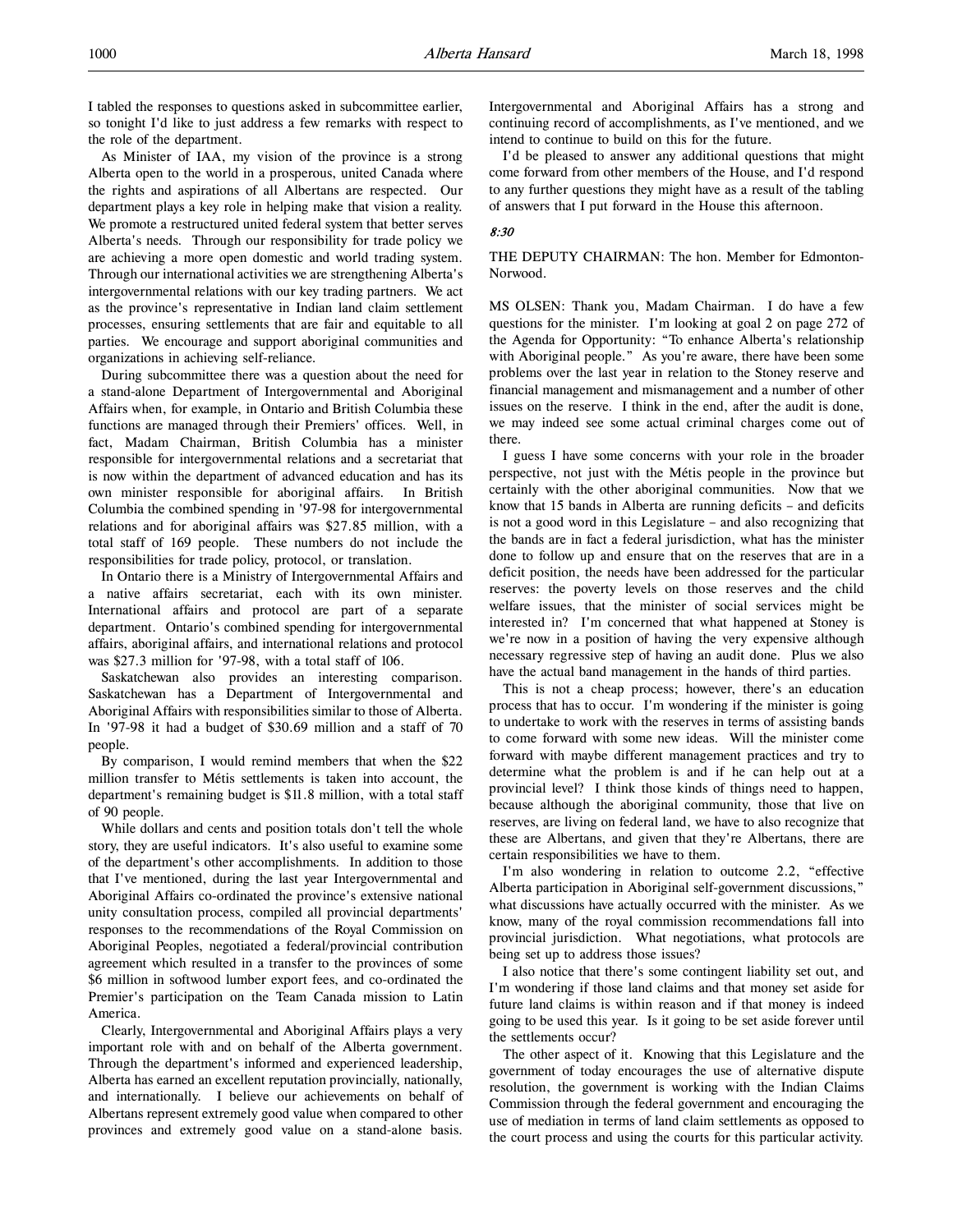We know what it costs to run through the courts, especially if decisions end up in the Supreme Court for a Supreme Court ruling. So I'm wondering about that and where the minister is with that.

We know that approximately 4.4 or maybe up to 5 percent of the population of Alberta is aboriginal, and we also know that we have a fast-growing young population. We're in a position now where many of our aboriginal folks live in poverty. We now know that 15 reserves are in a deficit situation. What is the minister doing to encourage all parties at all levels of government to work towards better education, better health care, and encouraging young aboriginal kids to stay in school? What responsibility does he feel he has, or does he just feel that this is a federal responsibility?

What role is the ministry taking in terms of child welfare on reserves? We've got the redesign of children's services happening, and we know indeed that the aboriginal communities, especially the urban aboriginal communities, want to take control of their children. In respect to that, is the minister working with the Social Services minister to ensure that that particular transition occurs?

We also know that there are some problems in hiring and even with getting aboriginal community members appointed to the Family and Social Services boards that are being developed. Part of that is because they have to go through some records checks with child welfare. What is the minister doing to alleviate the problems that are going to occur and the barriers that are already systemic? What is he doing to help reduce those barriers to ensure that we meet the goal of having 50 percent of aboriginal members on the boards?

My other concerns revolve around the issue of Métis rights, some concerns about the legislation as it exists undermining Métis rights with respect to the federal government. We're wondering if there have been any comments made to the minister or through his ministry by the grassroots aboriginal or Métis folks, that maybe aren't on settlements or don't feel they're represented at the Métis grand council or the settlements council, in terms of the Métis acts leading people to believe that the Métis are a provincial responsibility. I'm wondering if the minister can reflect on what is being pushed and stated in the acts. It would seem to me that the whole issue of the Métis community in the province – you know, people are led to believe that it does fall within the responsibility of the provincial government when indeed those responsibilities and rights under sections 35 and 91 of the 1982 Canadian Constitution are actually giving that responsibility or delegating that responsibility to the provinces. There are some of the grassroots aboriginal or Métis people concerned that they're not being well represented, I guess.

The other thing – and I know we have legislation on the table, so I won't get into that – is that there certainly are some concerns that the actual settlement members are not all going to be represented and haven't been represented. So I'm wondering what the minister is going to do about that public consultation with all the aboriginal communities, not just with the Métis settlements council or the grand council and the councillors. What is the minister doing to ensure that there's a democratic process in obtaining feedback on anything to do with the Métis settlements?

With that, I would leave it to my colleague from Edmonton-McClung to deal with FIGA.

THE DEPUTY CHAIRMAN: The hon. Leader of the Official Opposition.

### 8:40

MR. MITCHELL: Thank you, Madam Chairman. I have a number of questions and comments I'd like to make to the minister, and I look forward to his responses.

First of all, as he is a member of the Conservative Party, I'm dying to know whether or not Jean Charest is actually going to run for the Liberals in Quebec. This is, of course, critical. It could be critical in the national unity debate, for which the minister has a responsibility on Alberta's behalf. I thought that with his inside and intimate knowledge of the Conservative Party, he might actually be able to tell us whether Mr. Charest is going to do that.

MR. HANCOCK: You can count on it, Grant.

MR. MITCHELL: Count on it. Okay; I'm with him on that.

Then the corollary to that of course – and this would have some consequences for national unity; we don't know quite which way perhaps. Will the Premier of the province be running for the federal Conservatives? [interjections] Well, there it is. Yeah, that could probably be arranged. [interjections] Given that they don't have much to do, it wouldn't be much of a change for him. Although the mistakes that he might make wouldn't be as disastrous for the province of Alberta as the ones he's recently made. So I'd be interested in knowing.

Could he perhaps comment on the statement that was made by the Premier in the newspaper today or the Globe and Mail recently that said he was one of a number of people who were pushing to have the federal Conservative leadership delayed for a year? Now, would that kind of enhance the likelihood of him running and give him some time to build his case and raise money and put himself in a strong position – to be relevant to this minister's department – to have a national role in the national unity debate?

I would, in all seriousness, like to congratulate – he's probably never going to hear this again, so he might want to listen to this – the minister on the excellent work he did in the time leading up to the December national unity debate and the work that he did during that debate. Yes, it was excellent work, well done, and the results were very satisfying I think for everybody in the House. So congratulations to him.

Madam Chairman, given the new business orientation of the business plan and now the revenue and expense statement in the department – the income statement we call it – I am dying to know exactly what the forecast \$6,000 revenue in the department of intergovernmental Affairs would be for. Is there somewhere in this business plan that he's actually going to work at increasing it? I'd like the minister to just give us some background about his thinking on the MAI, both with respect to its schedule and also with his assessment of its impact. [interjection] Absolutely. We'd take it.

MR. HANCOCK: We all have to take it.

MR. MITCHELL: Yeah. It must be tough. At least we don't have to listen to it in caucus.

Now, the other thing I want to talk about is Alberta's national image and its international image, the relevance of which I think is captured for the minister's job in his mission statement, which is

to lead the development of government-wide policies and strategies for Alberta's relations with other Canadian govern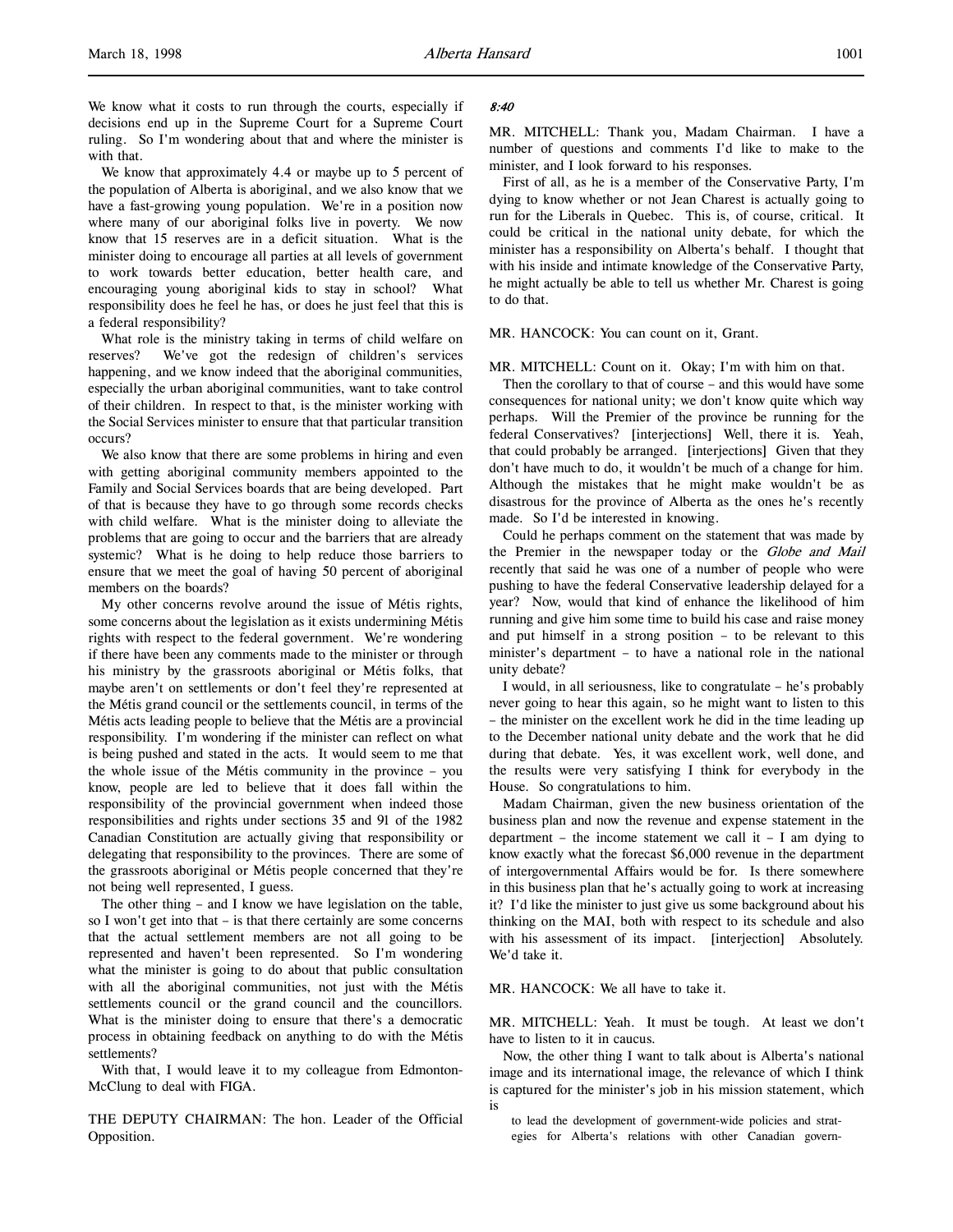ments . . . the Aboriginal community, and international governments and organizations.

Elsewhere in the business plan, under major strategies: "Canadian foreign policies and positions which reflect Alberta's priorities and interests." Explaining that is another statement: "Advance Alberta's positions in Ottawa and internationally on priority issues." In all seriousness, I wonder whether the minister could indicate to the House how he feels the coverage and the exposure received for this government's failed but nonetheless attempted initiative to bring in the notwithstanding clause and to abuse people, to trample, if I can use that word, on vulnerable Albertans' rights – how does that promote the interests of Albertans and Alberta with other provincial governments, and certainly how does that promote Alberta's image internationally, where the questions of rights are relatively sensitive and important questions? Not only does it reflect on what we are as a people in Alberta and send a message that is not very becoming and is not true about what we are as a people, but it can also have economic consequences. If this government keeps sending messages like that to other provinces and internationally, then it becomes less and less appealing at some point for people to invest externally, to invest in Alberta, and to come here.

That becomes compounded by two other factors. One factor is that we are having a diminished quality of health care. That message is getting out there. I think we're going to start to see some survey results that indicate that that message is getting out to Canadians who think that our health care system is not a very good health care system. That message is going to get out that our education system is one of the lowest funded in North America. While they can argue that taxes attract people, I'll tell you what will discourage people from coming here: messages about how this government neglects and abuses people's rights, messages about how our health care system is one of the worst funded in the entire country and is beginning to show with concrete consequences that fact. A third thing is that the message is being sent out about our education system, which is very profound to businesses and executives and managers and people who make the decision to come here, because they don't want their children to live in a place where their rights won't be respected, where their rights can be taken away on a whim, and where their health care and their education are not being properly supported.

Another point under this concerns me and underlines to me that the kind of apology we saw last week on the notwithstanding clause, which sent these negative messages across the country, wasn't necessarily a genuine, heartfelt concern amongst your caucus members. We saw a glimpse of that today in a question from the Member for Little Bow when he said – and there was anger in his voice and on his face – "If in fact you want to make more room, many of my constituents have asked me to ask you, Mr. Treasurer, if you'll look at reducing some of the social engineering commissions that we have [here]." That is a valueladen – well, I use that word loosely – pejorative and ugly, ugly statement, and it underlines yet again exactly the sentiment that we saw last week on Tuesday.

MR. McFARLAND: You know what you're calling my constituents, Grant.

MR. MITCHELL: Barry, you can stand up and you'll have your chance to talk. You can talk anytime you want. You know exactly what you meant with that question, Barry, and you're angry about . . .

### THE DEPUTY CHAIRMAN: Order. Order.

MR. MITCHELL: Well, he's talking to me. Tell him to stop talking to me.

### Chairman's Ruling Relevance

THE DEPUTY CHAIRMAN: Now we have before us the estimates and business plan, not what happened in question period today. Let's have some relevance here.

Carry on, hon. member; you have a minute and 56 seconds.

MR. MITCHELL: I'll just get up again.

MRS. SOETAERT: You can't. It's the final one.

MR. MITCHELL: Oh. Well, I'll just finish it off.

#### Debate Continued

MR. MITCHELL: The fact is that that ugly, ugly attitude that we saw last week on Tuesday and on Wednesday is still alive and well unfortunately in that caucus. He can say whatever he wants, but this minister has a responsibility to stop this stuff because it's sending messages across this country that are ugly messages that don't reflect what we are as Albertans.

Finally, I would like to say to him: what is his strategy to deal with the fact internationally of the impact of a Premier who stands up in Beijing and says, "Let's forget about Tiananmen Square"? That sends very ugly messages about us. Then he goes to Hong Kong and compounds it by saying: I don't want to meet with prodemocratic groups; I want to meet with people who are positive. Will the minister stand in this House and say he's going to start to take some responsibility for the kind of messages, ugly messages, that are being sent across this country and around this world that are hurting Albertans' image? I'd like to see him say that, and I'd like to understand that he's going to sit down with Little Bow and sit down with the Premier and sit down with the Justice minister and just tell them to watch what they say and watch what they do, because the time has come that if we want to be sophisticated in international circles and we want to be sophisticated in increasingly globalized economic circles, we'd better be sophisticated about what we do and say in this Legislative Assembly. Notwithstanding clauses and social engineering are ugly, ugly ideas that he's got to stop.

Thank you.

#### 8:50

THE DEPUTY CHAIRMAN: After considering the business plan and proposed estimates . . . [interjections] Order. Order. Hon. member, you have finished speaking. Order. And through the chair.

After considering the business plan and proposed estimates for the Department of Intergovernmental and Aboriginal Affairs, are you ready for the vote?

#### HON. MEMBERS: Yes.

THE DEPUTY CHAIRMAN: Opposed?

Agreed to: Operating Expense \$24,350,000

THE DEPUTY CHAIRMAN: Shall the vote be reported?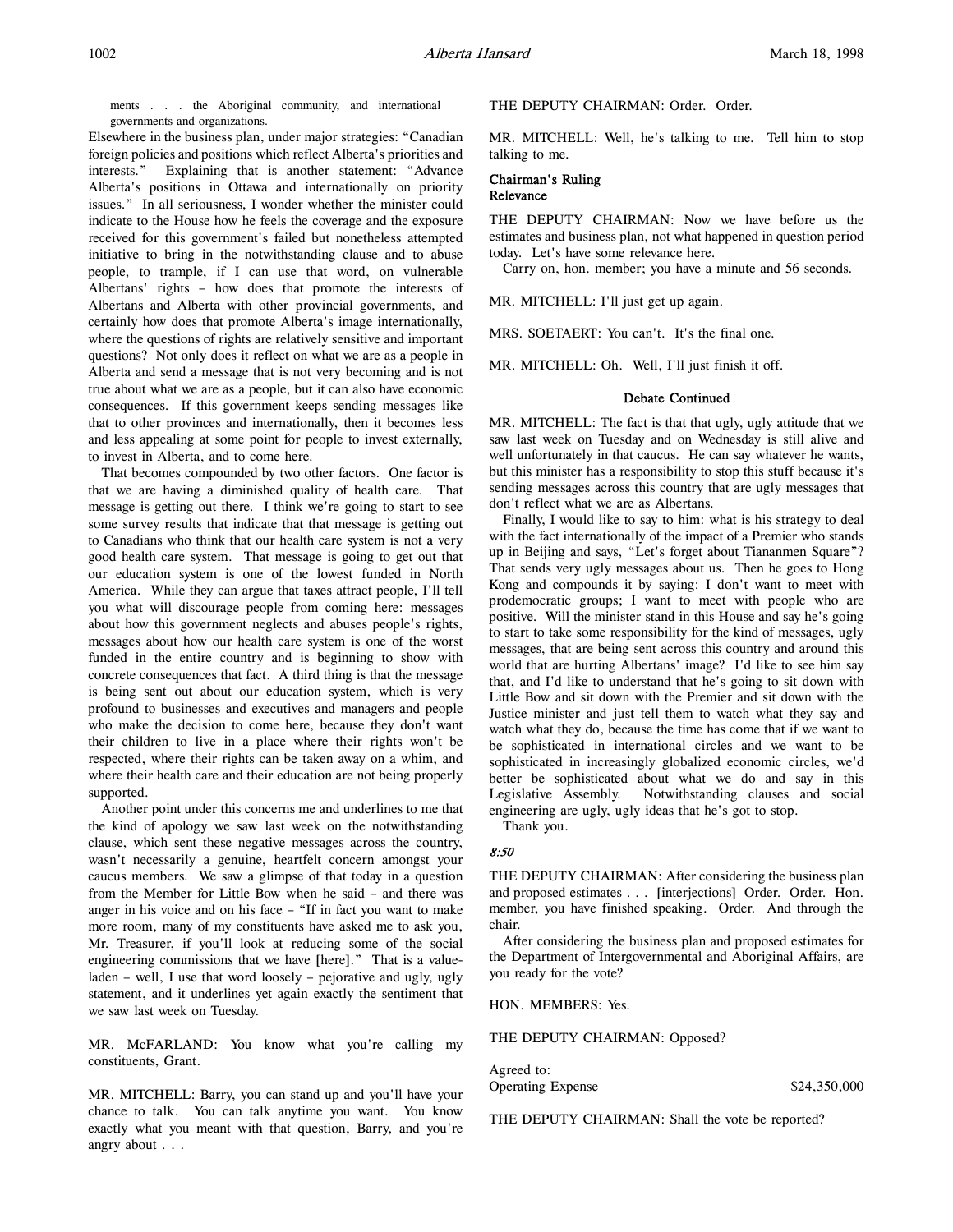HON. MEMBERS: Agreed.

THE DEPUTY CHAIRMAN: Opposed? Carried.

## head: Supplementary Estimates 1997-98 General Revenue Fund, No. 2

THE DEPUTY CHAIRMAN: We will now move on to supplementary estimates, day two of two.

The hon. Member for Spruce Grove-Sturgeon-St. Albert.

MRS. SOETAERT: Thank you very much, Madam Chairman. I realize last night we debated these estimates, and I am pleased to add some of my comments and concerns about them.

I guess you need supplementary estimates when you don't plan well. So I guess that's why we're here: because there wasn't good planning done on all of this. Though I will admit . . . [interjection] What did you say, Mr. Minister? You're here because you have to have supplementary estimates because you couldn't figure it out with the first estimates.

However, to be an ever accommodating member of the opposition, I will say that under Transportation and Utilities, the disaster services, that was virtually to provide assistance to Wood Buffalo to offset costs from the closure of the winter road from Fort MacKay to Fort Chip. So of course I would support that. In fact, interestingly enough, I wrote a note to the minister of transportation that day indicating that I was going to ask him a question: how could he allow that road to melt?

AN HON. MEMBER: It was the warmth of his personality.

MRS. SOETAERT: Yeah. It was the warmth of his personality. Fortunately he appreciated my humour. I did not ask the question in question period, but I thought, personally, that it was kind of funny.

Another thing in these supplementary estimates was \$130 million for the new millennium so that our computers can be in sync with the world. Of course we need that money. I'm disappointed to see that there's not more money for basic needs other than computers, but of course we need to make that change. I'm surprised it's coming in at this time. I thought it was something that hon. members on both sides of the House had brought to the minister's attention for actually a couple of years. So I guess the fact that it's going now, they'll have about a year and a half to work at that. It will be interesting to see the end result of that expenditure.

I see also that there were some dollars spent on support services in Health. No; it was just the computer. Okay.

Something else here in Education. Now, it's interesting that the Minister of Education, with his entire department and I'm sure all the people and information at his fingertips, hasn't figured out what his mortgage is. That virtually is what it is: you didn't figure out that you were \$4 million short on this. Is that correct? Yes, in simplistic terms, that is kind of it.

### [Mr. Tannas in the chair]

 The minister of intergovernmental affairs, IGAA – is it just IGAA? That's a bad acronym, IGAA. The Minister of IGA says: ah, what's \$4 million? However, \$4 million is a lot of money. I would suggest that with all the expertise within your department, maybe you could do a little better at financing there and figure out exactly what you owe. One would expect one

wouldn't do that with their own mortgage: just be \$4 million short. However, we can always hope that things will improve.

I want to talk about the Economic Development estimates, the lottery fund payments. Now, I can't help but think that those lottery dollars are virtually a slush fund that any one minister can spend on a whim, on a political whim, on pressure from, oh, an MLA for maybe internal lobbying for all kinds of favours. Oh, they're shaking their heads: "No, no, no; there's no payment in my neck of the woods. Not me, no. No more halls there with the minister's picture and a framed cheque. No, no, no; not in my neck of the woods." I'm afraid it happens in the province of Alberta, Mr. Chairman, and that concerns me a bit.

I'd actually like some explanation about what the agricultural initiatives were, and even though it's under the Department of Economic Development, maybe the Minister of Agriculture, Food and Rural Development would respond to what those agricultural initiatives are and how they will improve – maybe value added, maybe something for the people in rural Alberta, the ones that I like to represent in my portfolio as agriculture critic.

Cultural initiatives; okay. Recreation initiatives. More CFEP programs: that's something I spoke about earlier, and I'm going to say it again here. I think that when those cheques are presented, whether you're an MLA of a Liberal persuasion or a Conservative persuasion or an ND persuasion, if it's in your constituency, you should present the cheque. I know sometimes I've been with the hon. Member for Stony Plain and we have shared the platform, and that's very nice, but truly if it's in my neck of woods, I would appreciate making those presentations myself. [interjection] What?

#### THE CHAIRMAN: Through the chair.

MRS. SOETAERT: Yes, it's true; they can stand up and speak, but one never knows what will come out.

I know that we've already gone through the Leg. Assembly. That's an interesting supplementary supply, because that's something we don't debate in here. We just agree because there's no ministry of the Legislature that we can question, though we have an all-party committee who does see that through. So that's an interesting process.

I see that short-term deficits of RHAs are going to be addressed. I'm wondering if that's going to come from the \$45 million in VLT revenues in the March fiscal update there. I wish that this government would balance its books without squeezing the money out of gambling addicts. I think it's a pretty sad statement that more revenue comes from gambling addictions than from oil revenues. I would venture to say, then, that we have a revenue problem in this province, that we aren't addressing that issue very, very seriously, and I would urge this government to do that.

If there's going to be a review done on the year 2000 and the impact on the health authorities, who's doing that review and when will that be released to us? I'd appreciate more information on that.

I am concerned that lottery dollars are a very unstable – if that's the word – source of funding. If I could give one humble suggestion or bit of advice: I think we have to seriously look at not using the revenue from VLTs. What if this province did decide to get rid of VLTs? A good government should plan for that and certainly encourage that. I think that what we save in social costs of gambling addiction will make up for the lost revenue. I don't think people realize just how far-reaching and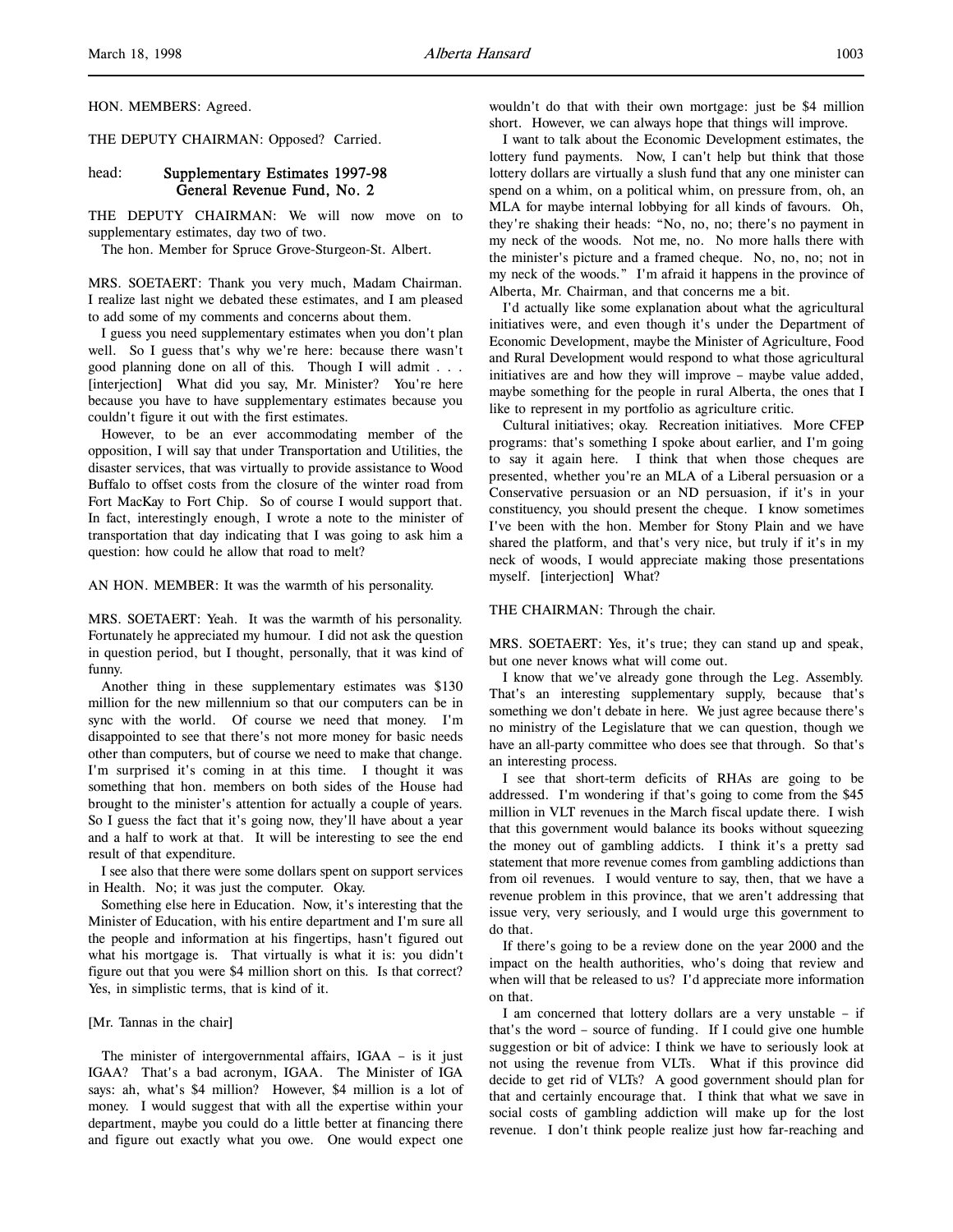how devastating the effects of addictive gambling are and what it does to families.

With those few remarks on supplementary estimates – I appreciate that the reason we have these is because something's happened with regard to disasters and roads melting. On the other hand, it's poor planning on some department's part. However, since it's our job to always keep you on your toes, we enjoy debating these supplementary estimates to find out where the government has once again miscalculated.

So with those few remarks, Mr. Chairman, I appreciate the opportunity to debate supplementary estimates.

## 9:00

THE CHAIRMAN: Okay. The hon. Member for Edmonton-Gold Bar.

MR. MacDONALD: Thank you, Mr. Chairman. I, too, have a few words on supplementary estimates, No. 2. We've had No. 1; now we have No. 2. This is our second chance to get it right. Three strikes and you're out.

This Legislative Assembly is being asked to approve \$135 million more in the 1997-98 fiscal year for the general revenue fund and the lottery fund. Now, over \$260,000 of this, as I understand it, is being used for the office of the Auditor General, the office of the Ombudsman, the office of the Chief Electoral Officer, and the office of the Information and Privacy Commissioner for the payment of achievement bonuses to employees. Well, if these employees are entitled to an achievement bonus, the frontline health care workers, the support staff in six or seven of the city's hospitals – I should say not the city but metro Edmonton so I can include the Sturgeon hospital in this – they, too, deserve a wage increase. Hopefully, there will be money set aside – the Premier indicated on Monday that there would be money set aside – so those people can enjoy a wage increase as well as the other employees. I'm not saying the employees at these offices do not deserve a wage increase, because certainly I just have to look at the Auditor General's office and the fine, outstanding work the Auditor General and his officials did in the last year in pointing out to the general public the problems in the Department of Labour with the overdue inspections of pressure vessels. The Auditor General was right on that one, and his staff certainly deserve a bonus, an increase.

Now, \$130 million is being requested to authorize payment from the lottery fund to the Department of Health to ensure that the health system's medical equipment, facility operating equipment, and core systems are year 2000 compliant. The Auditor General, getting back to this department again, made recommendations on year 2000 compliance over two years ago, in his 1995-96 annual report. It was the second recommendation, on page 29. What took this government so long to act? Why was this \$130 million not built into the 1997 budget presented last April? Everybody knew about this. I believe there were indications from across the way this afternoon that we only found out about this last year. Well, the Auditor General knew two years ago, and it was in his report. Perhaps the hon. members across the way, Mr. Chairman, should read the Auditor General's report more diligently. This allocation of funds is evidence that this government needs better budget management systems. It's as simple as that.

This government is rapidly becoming the king of supplementary estimates. This is the second set; this is the son of supplementary estimates. This Legislative Assembly has been asked to appropriate an additional \$720 million for the current fiscal year

over the last two months. This is indication to this member, in the short time I've been in this Assembly, that this prudent fiscal management you talk about – you're not practising what you talk about. It's right here.

Now, \$1 million is being appropriated for the Ministry of Transportation and Utilities "to provide . . . assistance to the Regional Municipality of Wood Buffalo to offset costs resulting from the closure of the winter road between Fort MacKay and Fort Chip." Well, this is an unfortunate occurrence. The mild winter conditions have made the winter road unsafe, particularly a few of the ice bridges. These contingencies happen. That's a \$1 million cost. But \$130 million for a computer compliance that was outlined two years ago: that is unacceptable.

Education. We've heard many, many times – and it goes back to the Growth Summit last fall – about the value that this government is going to put on education and the public education system, not only the elementary and the high schools but also the technical schools and the universities. What we're looking at here is a little over \$4 million, Mr. Chairman, requested for the Ministry of Education

to fund the payment of accrued interest on \$70,500,000 of school capital construction debentures which are subject to early principal repayment. Prior to early principal repayment, these interest payments were due in 1998-99.

This is all said and done, but it is another indication that perhaps we are not paying attention to our own individual departments. Perhaps we're more worried about giving money to the private school system, a 20 percent increase, when we should be watching our own department.

With those few comments, Mr. Chairman, I shall leave the floor to the hon. Member for Edmonton-Glengarry. Thank you.

### THE CHAIRMAN: The hon. Member for Edmonton-Glengarry.

MR. BONNER: Thank you very much, Mr. Chairman. I just have a few comments, and these will be in regards to the Ministry of Education and also the Ministry of Transportation and Utilities. This is a very recent event that came to my attention this evening. When I look in here to see that there's \$4.37 million being appropriated for Education and \$1 million being appropriated for the Ministry of Transportation and Utilities, it is not enough. It is not enough, particularly in light of events that occurred earlier this evening, when the Member for Spruce Grove-Sturgeon-St. Albert actually had to board a school bus and make a tour around the grounds to make certain that that school bus was being operated properly. So I would like to see . . .

MR. MacDONALD: That it was safe.

MR. BONNER: Yes. If I might direct a question to the hon. Member for Spruce Grove-Sturgeon-St. Albert, I'd like to know if she did find that school bus safe this evening as she toured around the Legislature Grounds.

MRS. SOETAERT: Yes. You had to tell that story.

MR. BONNER: I just have been telling that story for the last five minutes.

Then in continuing, Mr. Chairman, just a few other comments about the \$4.37 million that has been allocated to Education. I would like to know, since this money is to support the net present value of the early repayment option  $- I$  would support that if we are going to save some money on it, so my questions are to the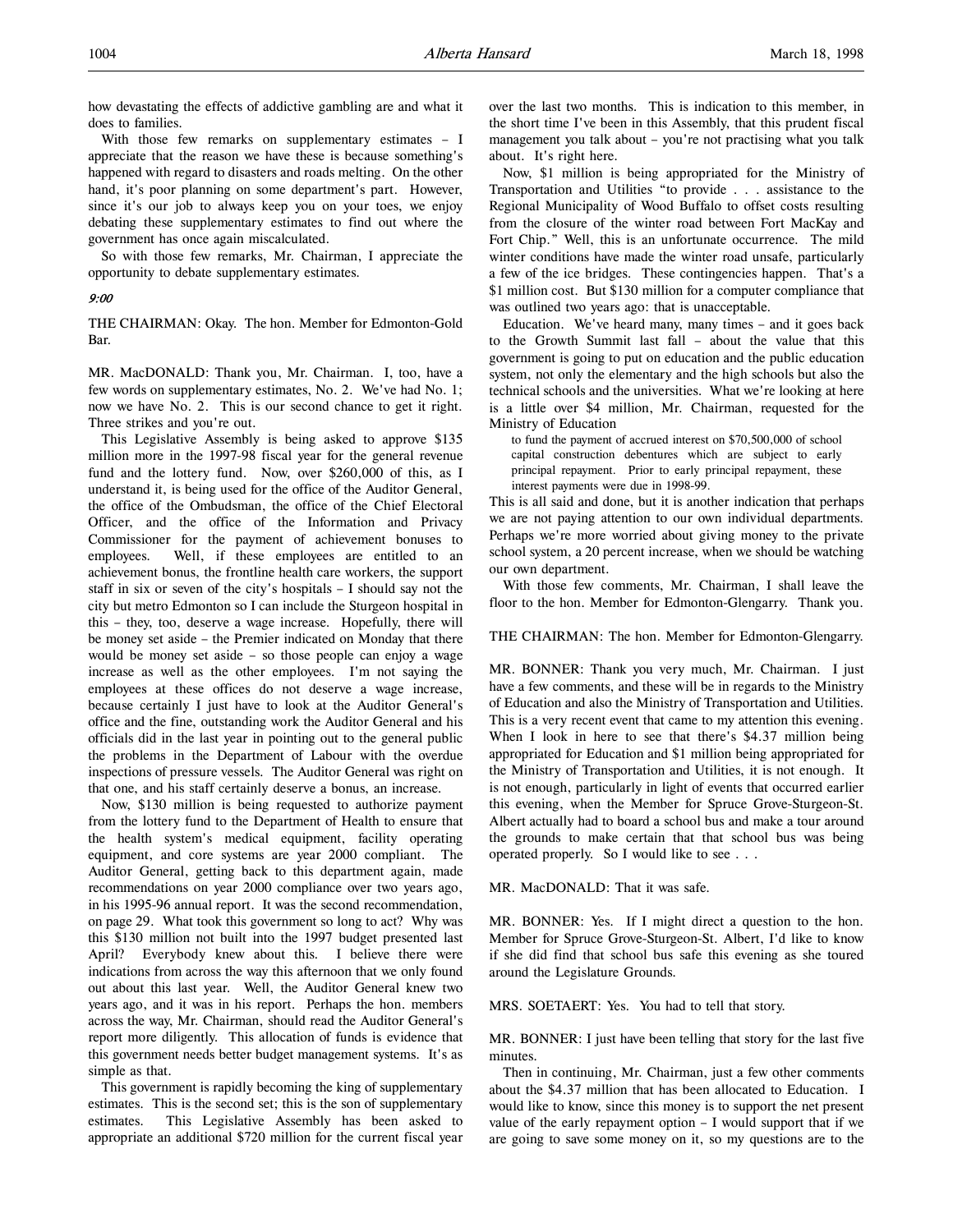minister. Are there any interest penalties associated with the early payment of these debentures in 1997-98 considering that they were for repayment, I see here, in 1998-99? Were there any savings? If so, if they could indicate how much.

## 9:10

My second question would be: which of the debentures are being repaid early? I know there's quite a number of them out there, and if he could provide me with that piece of information, that would be of great assistance as well. What were the terms and the original principal amounts of these debentures? What are the interest rates on the debentures if they're being repaid earlier? Was it an option at all to renegotiate these? Who are the holders of the debentures that are being paid early?

Of course, to get back to the net present value, what is the net present value of retaining the original payback schedule versus a net present value calculated for the early repayment option?

My final question, in regards to Education of course, is: what are the assumptions used in calculating the net present value of these options?

So with those questions, Mr. Chairman, I would like to close.

THE CHAIRMAN: The hon. Member for Edmonton-Norwood.

MS OLSEN: Thank you, Mr. Chairman. I just have a few comments to make in relation to the \$130 million being requested to authorize payment from the lottery fund to the Department of Health to ensure that the health system's medical equipment, facility operating equipment, and core systems are year 2000 compliant. Now, I know that many of my colleagues have spoken to this issue. I find this very curious, and today in public accounts I spoke and asked questions of the minister and the Department of Energy. His deputy minister and crew, when I asked about year 2000 compliance, stated that they started well over two years ago, and the reason for that was the impact that the year 2000 is going to have on the systems that are operated within the Department of Energy. Some of those systems are 15 years old, and they recognized that this needed to be addressed.

I also find it rather interesting that in other estimates and even last year I was asking about year 2000 compliance, and departments had been under way for a year. So I'm just wondering how in heaven's name this government decided this was a brand-new problem for the RHAs, an absolute brand-new problem when indeed they had the foresight to deal with their own year 2000 problems in the last two to three years. It's pretty tough to convince the average person out there that this just dawned on this government given that they've recognized it within their own department and have addressed and are addressing it.

Now, I think there are other issues to address in relation to that. We know that in Leg. Assembly, for instance, our turnover rate in that particular area of systems analysts and IT people is 90 percent. So if we're having that kind of turnover because we can't pay the professionals the money they need, then that's going to have an even larger impact on the year 2000, because private industry is offering those folks tremendous salaries and is taking them away. So we have turnover, and maybe you can help me to understand. Have you hired consultants?

AN HON. MEMBER: Medical equipment.

MS OLSEN: Well, exactly. Medical equipment. That means that a pacemaker's going to expire. You know, if my pacemaker was set to the year 2000 and it's gone, it stops, so I'm history. Now,

this is in relation to medical equipment, as the minister says, but my question to you is: why did this just dawn on you today, when we know that every other aspect of the computer industry is covered in this government? So it's not news. I have difficulty believing that this is just brand new, and I think you're trying to bamboozle the public. You know that.

### Chairman's Ruling Decorum

THE CHAIRMAN: Normally, hon. member, you talk through the chair as opposed to other places, which will be less likely to engage other people. At the same time, I apologize for interrupting you, but we were getting a fairly lively discussion going in half a dozen or perhaps even more places in the Chamber. I would invite all those people who wish to engage in lively conversation to do so in either the Confederation Room or the other lounge out here.

In the meantime, hon. member, you can continue your discussion through the chair.

#### Debate Continued

MS OLSEN: Thank you, Mr. Chairman. I appreciate the direction.

As I was saying, we now have RHAs who are in deficit positions. I guess my suspicion is that if the government provides \$130 million to deal with this problem, then the RHAs can free up money to deal with problems that they have. So I get concerned about this government's ability to manage and to manage the department of Treasury. We continue to lowball rates for oil and gas so we can ensure that we have large surpluses. And that's not just something that's happening in this province. This is a phenomenon throughout North America. It's happening in small states like Kentucky, who are ending up with \$700 million surpluses. Their revenue generation is through the horse industry. They're doing the same thing. It's quite interesting how we get ourselves into these positions, and now we see what the bouncing economy is doing.

I think I can more than say that Albertans are not going to be convinced that this government didn't know that the health equipment and the medical equipment and all that kind of stuff was not going to be year 2000 compliant, that this government didn't know, that it didn't have the foresight.

With that I will take my seat, and hopefully we can adjourn.

THE CHAIRMAN: After considering supplementary supply, general revenue fund estimates, No. 2, for the fiscal year ending March 31, 1998, are you ready for the vote?

HON. MEMBERS: Agreed.

#### Agreed to:

### Legislative Assembly

| Office of the Auditor General                      |           |
|----------------------------------------------------|-----------|
| <b>Operating Expense</b>                           | \$203,000 |
| Office of the Ombudsman                            |           |
| <b>Operating Expense</b>                           | \$24,000  |
| Office of the Chief Electoral Officer              |           |
| <b>Operating Expense</b>                           | \$10,000  |
| Office of the Ethics Commissioner                  |           |
| <b>Operating Expense</b>                           | \$4,000   |
| Office of the Information and Privacy Commissioner |           |
| <b>Operating Expense</b>                           | \$26,000  |